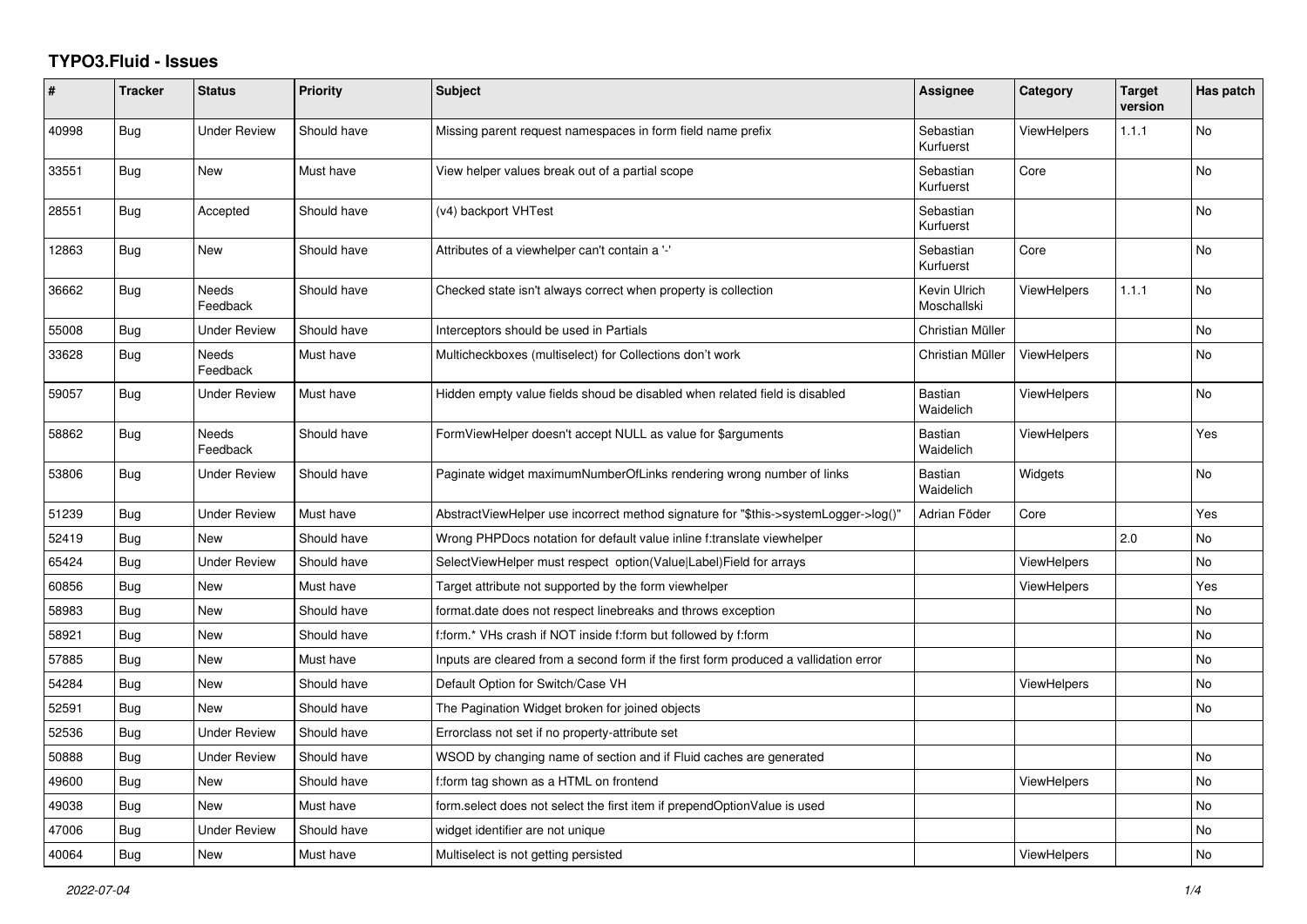| ∦     | <b>Tracker</b> | <b>Status</b>       | <b>Priority</b> | Subject                                                                                                     | <b>Assignee</b>        | Category    | <b>Target</b><br>version | Has patch |
|-------|----------------|---------------------|-----------------|-------------------------------------------------------------------------------------------------------------|------------------------|-------------|--------------------------|-----------|
| 39990 | Bug            | New                 | Should have     | Same form twice in one template: hidden fields for empty values are only rendered<br>once                   |                        | Core        |                          | No        |
| 38369 | Bug            | New                 | Must have       | Resource ViewHelpers should not fall back to request package                                                |                        | View        |                          | No        |
| 37619 | Bug            | <b>New</b>          | Should have     | Fatal Error when using variable in name attribute of Section ViewHelper                                     |                        | ViewHelpers |                          | No        |
| 36655 | Bug            | New                 | Should have     | <b>Pagination Links</b>                                                                                     |                        | Widgets     |                          | No        |
| 34682 | <b>Bug</b>     | <b>Under Review</b> | Should have     | Radio Button missing checked on validation error                                                            |                        | ViewHelpers |                          | No.       |
| 30937 | Bug            | New                 | Should have     | CropViewHelper stringToTruncate can't be supplied so it can't be easily extended                            |                        | ViewHelpers |                          | Yes       |
| 28554 | Bug            | New                 | Should have     | (v4) implement feature flag to disable caching                                                              |                        |             |                          | No        |
| 28553 | Bug            | New                 | Should have     | improve XHProf test setup                                                                                   |                        |             |                          | No        |
| 28552 | Bug            | New                 | Should have     | (v5) write ViewHelper test for compiled run; adjust functional test to do two passes<br>(uncached & cached) |                        |             |                          | No        |
| 28550 | Bug            | New                 | Should have     | (v4) make widgets cacheable, i.e. not implement childnodeaccess interface                                   |                        |             |                          | No        |
| 28549 | Bug            | New                 | Should have     | make widgets cacheable, i.e. not implement childnodeaccess interface                                        |                        |             |                          | No        |
| 27607 | <b>Bug</b>     | New                 | Must have       | Make Fluid comparisons work when first element is STRING, second is NULL.                                   |                        | Core        |                          | No        |
| 13045 | <b>Bug</b>     | New                 | Should have     | Entity decode of strings are different between if-conditions and output of variable                         |                        |             |                          |           |
| 8648  | Bug            | New                 | Should have     | format.crop ViewHelper should support all features of the crop stdWrap function                             |                        | ViewHelpers |                          | No        |
| 3481  | Bug            | New                 | Should have     | Use ViewHelperVariableContainer in PostParseFacet                                                           |                        | Core        |                          | No        |
| 46289 | Bug            | Needs<br>Feedback   | Should have     | Enable Escaping Interceptor in XML request format                                                           |                        | View        | 2.0.1                    | No        |
| 45384 | <b>Bug</b>     | <b>New</b>          | Must have       | Persisted entity object in widget-configuration cannot be deserialized (after reload)                       |                        | Widgets     | 2.0.1                    | <b>No</b> |
| 44234 | Bug            | <b>Under Review</b> | Should have     | selectViewHelper's sorting does not respect locale collation                                                |                        | ViewHelpers | 2.1                      | No        |
| 33394 | Feature        | Needs<br>Feedback   | Should have     | Logical expression parser for BooleanNode                                                                   | <b>Tobias Liebig</b>   | Core        |                          | No        |
| 9005  | Feature        | Accepted            | Could have      | Fluid Template Analyzer (FTA)                                                                               | Sebastian<br>Kurfuerst |             |                          |           |
| 5933  | Feature        | Accepted            | Should have     | Optional section rendering                                                                                  | Sebastian<br>Kurfuerst | ViewHelpers |                          | No        |
| 52640 | Feature        | <b>Under Review</b> | Should have     | Create an UnlessViewHelper as opposite to the IfViewHelper                                                  | Marc Neuhaus           |             |                          | No        |
| 43346 | Feature        | <b>Under Review</b> | Should have     | Allow property mapping configuration via template                                                           | Karsten<br>Dambekalns  | ViewHelpers | 2.1                      | No        |
| 37095 | Feature        | New                 | Should have     | It should be possible to set a different template on a Fluid TemplateView inside an<br>action               | Christopher<br>Hlubek  |             |                          | No        |
| 3725  | Feature        | New                 | Could have      | CSS Engine                                                                                                  | Christian Müller       | ViewHelpers |                          | No        |
| 60271 | Feature        | New                 | Should have     | Paginate viewhelper, should also support arrays                                                             |                        |             |                          | No        |
| 60181 | Feature        | New                 | Could have      | Caching mechanism for Fluid Views/Templates                                                                 |                        | View        |                          | No        |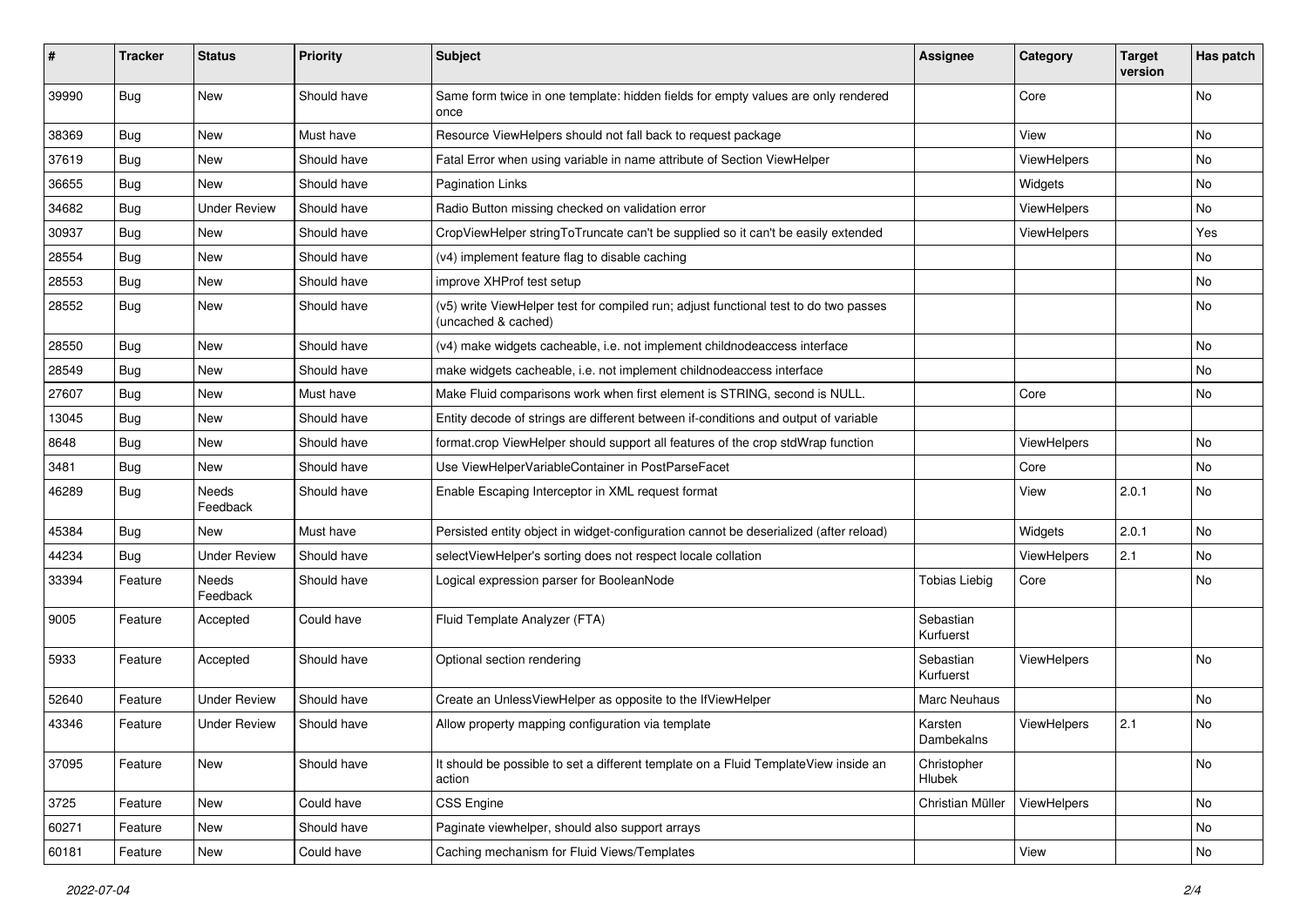| $\sharp$ | <b>Tracker</b> | <b>Status</b>       | <b>Priority</b> | Subject                                                                            | <b>Assignee</b>       | Category    | <b>Target</b><br>version | Has patch |
|----------|----------------|---------------------|-----------------|------------------------------------------------------------------------------------|-----------------------|-------------|--------------------------|-----------|
| 60003    | Feature        | New                 | Should have     | Add required-Attribute to f:form.password                                          |                       | ViewHelpers |                          | <b>No</b> |
| 51277    | Feature        | New                 | Should have     | ViewHelper context should be aware of actual file occurrence                       |                       |             |                          | No        |
| 51100    | Feature        | New                 | Must have       | Links with absolute URI should have the option of URI Scheme                       |                       | ViewHelpers |                          | No        |
| 49756    | Feature        | <b>Under Review</b> | Should have     | Select values by array key in checkbox viewhelper                                  |                       |             |                          | <b>No</b> |
| 48355    | Feature        | New                 | Could have      | Assign output of viewhelper to template variable for further processing.           |                       |             |                          |           |
| 46545    | Feature        | <b>New</b>          | Should have     | Better support for arrays in options of SelectViewHelper                           |                       |             |                          | No        |
| 46257    | Feature        | <b>Under Review</b> | Should have     | Add escape sequence support for Fluid                                              |                       | Core        |                          | No        |
| 45345    | Feature        | Needs<br>Feedback   | Should have     | Easy to use comments for fluid that won't show in output                           |                       |             |                          |           |
| 45153    | Feature        | New                 | Should have     | f:be.menus.actionMenuItem - Detection of the current select option is insufficient |                       |             |                          | No        |
| 42397    | Feature        | New                 | Should have     | Missing viewhelper for general links                                               |                       |             |                          | No        |
| 40081    | Feature        | New                 | Should have     | Allow assigned variables as keys in arrays                                         |                       |             |                          | No        |
| 39936    | Feature        | New                 | Should have     | registerTagAttribute should handle default values                                  |                       | ViewHelpers |                          | No        |
| 38130    | Feature        | <b>New</b>          | Should have     | Checkboxes and multiple select fields should have an assignable default value      |                       |             |                          | No        |
| 36559    | Feature        | New                 | Could have      | New widget progress bar                                                            |                       |             |                          | Yes       |
| 36410    | Feature        | New                 | Should have     | Allow templates to send arguments back to layout                                   |                       | ViewHelpers |                          | No        |
| 33215    | Feature        | New                 | Should have     | RFC: Dynamic values in ObjectAccess paths                                          |                       |             |                          | No        |
| 31955    | Feature        | New                 | Should have     | f:uri.widget                                                                       |                       | Widgets     |                          | No        |
| 30555    | Feature        | New                 | Could have      | Make TagBuilder more extensible                                                    |                       | Core        |                          | No        |
| 10472    | Feature        | New                 | Could have      | Fluid Standalone distribution                                                      |                       | Core        |                          | No        |
| 9514     | Feature        | New                 | Should have     | Support explicit Array Arguments for ViewHelpers                                   |                       |             |                          |           |
| 8989     | Feature        | Needs<br>Feedback   | Could have      | Search path for fluid template files                                               |                       | View        |                          | No        |
| 7608     | Feature        | New                 | Could have      | Configurable shorthand/object accessor delimiters                                  |                       | Core        |                          | Yes       |
| 4704     | Feature        | New                 | Should have     | Improve parsing exception messages                                                 |                       | Core        |                          |           |
| 3291     | Feature        | Needs<br>Feedback   | Should have     | Cacheable viewhelpers                                                              |                       |             |                          | <b>No</b> |
| 1907     | Feature        | New                 | Could have      | Default values for view helpers based on context                                   |                       | Core        |                          |           |
| 62346    | Feature        | New                 | Could have      | f:comment should have high precende                                                |                       | Core        | 3.x                      | No        |
| 8491     | Task           | Needs<br>Feedback   | Should have     | link.action and uri.action differ in absolute argument                             | Karsten<br>Dambekalns | ViewHelpers |                          | No        |
| 54195    | Task           | New                 | Should have     | Rename and move FormViewHelper's errorClass value, currently 'f3-form-error'       | Adrian Föder          | ViewHelpers |                          | No        |
| 56237    | Task           | New                 | Should have     | in-line (Condition) ViewHelpers should not evaluate on parsing                     |                       |             |                          | No        |
| 47669    | Task           | New                 | Should have     | FormViewHelper does not define the default request method                          |                       |             |                          | No        |